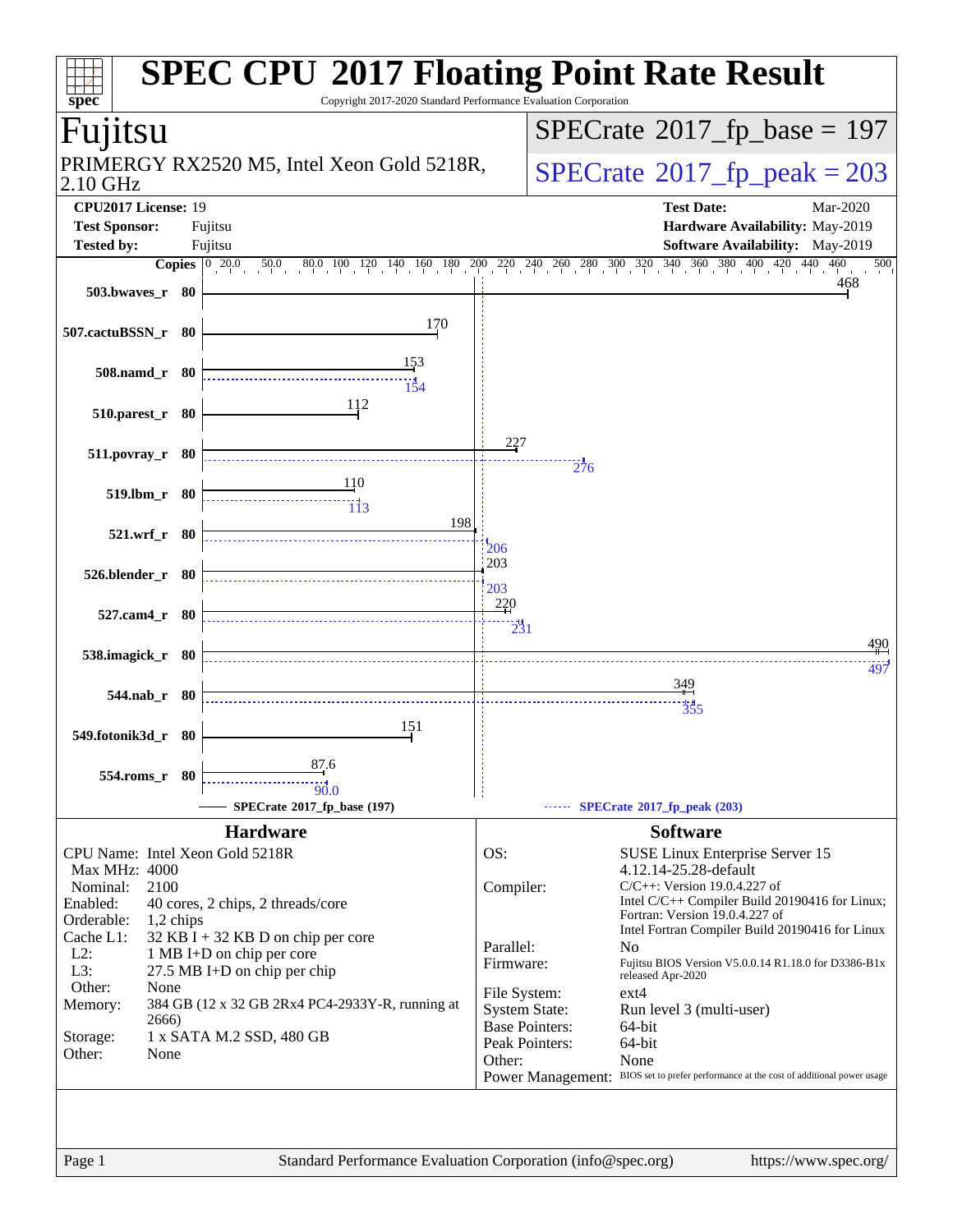Copyright 2017-2020 Standard Performance Evaluation Corporation

### Fujitsu

#### 2.10 GHz PRIMERGY RX2520 M5, Intel Xeon Gold 5218R,  $\big|$  [SPECrate](http://www.spec.org/auto/cpu2017/Docs/result-fields.html#SPECrate2017fppeak)®[2017\\_fp\\_peak = 2](http://www.spec.org/auto/cpu2017/Docs/result-fields.html#SPECrate2017fppeak)03

 $SPECrate$ <sup>®</sup>[2017\\_fp\\_base =](http://www.spec.org/auto/cpu2017/Docs/result-fields.html#SPECrate2017fpbase) 197

**[CPU2017 License:](http://www.spec.org/auto/cpu2017/Docs/result-fields.html#CPU2017License)** 19 **[Test Date:](http://www.spec.org/auto/cpu2017/Docs/result-fields.html#TestDate)** Mar-2020 **[Test Sponsor:](http://www.spec.org/auto/cpu2017/Docs/result-fields.html#TestSponsor)** Fujitsu **[Hardware Availability:](http://www.spec.org/auto/cpu2017/Docs/result-fields.html#HardwareAvailability)** May-2019 **[Tested by:](http://www.spec.org/auto/cpu2017/Docs/result-fields.html#Testedby)** Fujitsu **Fujitsu <b>[Software Availability:](http://www.spec.org/auto/cpu2017/Docs/result-fields.html#SoftwareAvailability)** May-2019

#### **[Results Table](http://www.spec.org/auto/cpu2017/Docs/result-fields.html#ResultsTable)**

|                                        | <b>Base</b>   |                |              |                |       |                |            | <b>Peak</b>   |                |              |                |              |                |              |
|----------------------------------------|---------------|----------------|--------------|----------------|-------|----------------|------------|---------------|----------------|--------------|----------------|--------------|----------------|--------------|
| <b>Benchmark</b>                       | <b>Copies</b> | <b>Seconds</b> | <b>Ratio</b> | <b>Seconds</b> | Ratio | <b>Seconds</b> | Ratio      | <b>Copies</b> | <b>Seconds</b> | <b>Ratio</b> | <b>Seconds</b> | <b>Ratio</b> | <b>Seconds</b> | <b>Ratio</b> |
| 503.bwaves_r                           | 80            | <u>1716</u>    | 468          | 1715           | 468   | 1718           | 467        | 80            | <b>1716</b>    | 468          | 1715           | 468          | 1718           | 467          |
| 507.cactuBSSN r                        | 80            | 597            | 170          | 596            | 170   | 597            | 170        | 80            | 597            | 170          | 596            | 170          | 597            | <b>170</b>   |
| $508$ .namd $r$                        | 80            | 497            | 153          | 497            | 153   | 496            | 153        | 80            | 494            | 154          | 494            | 154          | 492            | 154          |
| 510.parest_r                           | 80            | 1858           | 113          | 1867           | 112   | 1862           | 112        | 80            | 1858           | 113          | 1867           | 112          | 1862           | <u>112</u>   |
| 511.povray_r                           | 80            | 820            | 228          | 823            | 227   | 824            | 227        | 80            | 676            | 276          | 678            | 276          | 675            | 277          |
| 519.lbm r                              | 80            | 768            | 110          | 769            | 110   | 769            | <b>110</b> | 80            | 745            | 113          | 745            | 113          | 745            | <u>113</u>   |
| $521$ .wrf r                           | 80            | 908            | 197          | 905            | 198   | 905            | 198        | 80            | 870            | 206          | 868            | 207          | 868            | 206          |
| 526.blender r                          | 80            | 602            | 202          | 602            | 203   | 600            | 203        | 80            | 601            | 203          | 601            | <b>203</b>   | 598            | 204          |
| 527.cam4 r                             | 80            | 637            | 220          | 627            | 223   | 639            | 219        | 80            | 605            | <u>231</u>   | 612            | 229          | 603            | 232          |
| 538.imagick_r                          | 80            | 408            | 488          | 406            | 490   | 401            | 497        | 80            | 400            | 497          | 400            | 497          | 401            | 497          |
| $544$ .nab_r                           | 80            | 387            | 348          | 378            | 356   | 386            | 349        | 80            | 385            | 350          | 378            | 356          | 379            | 355          |
| 549.fotonik3d r                        | 80            | 2061           | 151          | 2058           | 151   | 2057           | 152        | 80            | 2061           | 151          | 2058           | 151          | 2057           | 152          |
| $554$ .roms $r$                        | 80            | 1452           | 87.6         | 1451           | 87.6  | 1462           | 87.0       | 80            | 1413           | 90.0         | 1411           | 90.1         | 1414           | 89.9         |
| $SPECrate$ <sup>®</sup> 2017_fp_base = |               |                | 197          |                |       |                |            |               |                |              |                |              |                |              |

**[SPECrate](http://www.spec.org/auto/cpu2017/Docs/result-fields.html#SPECrate2017fppeak)[2017\\_fp\\_peak =](http://www.spec.org/auto/cpu2017/Docs/result-fields.html#SPECrate2017fppeak) 203**

Results appear in the [order in which they were run.](http://www.spec.org/auto/cpu2017/Docs/result-fields.html#RunOrder) Bold underlined text [indicates a median measurement.](http://www.spec.org/auto/cpu2017/Docs/result-fields.html#Median)

#### **[Submit Notes](http://www.spec.org/auto/cpu2017/Docs/result-fields.html#SubmitNotes)**

 The numactl mechanism was used to bind copies to processors. The config file option 'submit' was used to generate numactl commands to bind each copy to a specific processor. For details, please see the config file.

### **[Operating System Notes](http://www.spec.org/auto/cpu2017/Docs/result-fields.html#OperatingSystemNotes)**

 Stack size set to unlimited using "ulimit -s unlimited" Kernel Boot Parameter set with: nohz\_full=1-79 Process tuning settings: echo 10000000 > /proc/sys/kernel/sched\_min\_granularity\_ns

### **[Environment Variables Notes](http://www.spec.org/auto/cpu2017/Docs/result-fields.html#EnvironmentVariablesNotes)**

Environment variables set by runcpu before the start of the run: LD\_LIBRARY\_PATH = "/home/Benchmark/cpu2017-1.1.0/lib/intel64"

### **[General Notes](http://www.spec.org/auto/cpu2017/Docs/result-fields.html#GeneralNotes)**

 Environment variables set by runcpu before the start of the run: LD\_LIBRARY\_PATH = "/home/Benchmark/cpu2017-1.1.0/lib/intel64" Binaries compiled on a system with 1x Intel Core i9-7900X CPU + 32GB RAM memory using Redhat Enterprise Linux 7.5

#### **(Continued on next page)**

Page 2 Standard Performance Evaluation Corporation [\(info@spec.org\)](mailto:info@spec.org) <https://www.spec.org/>

**[spec](http://www.spec.org/)**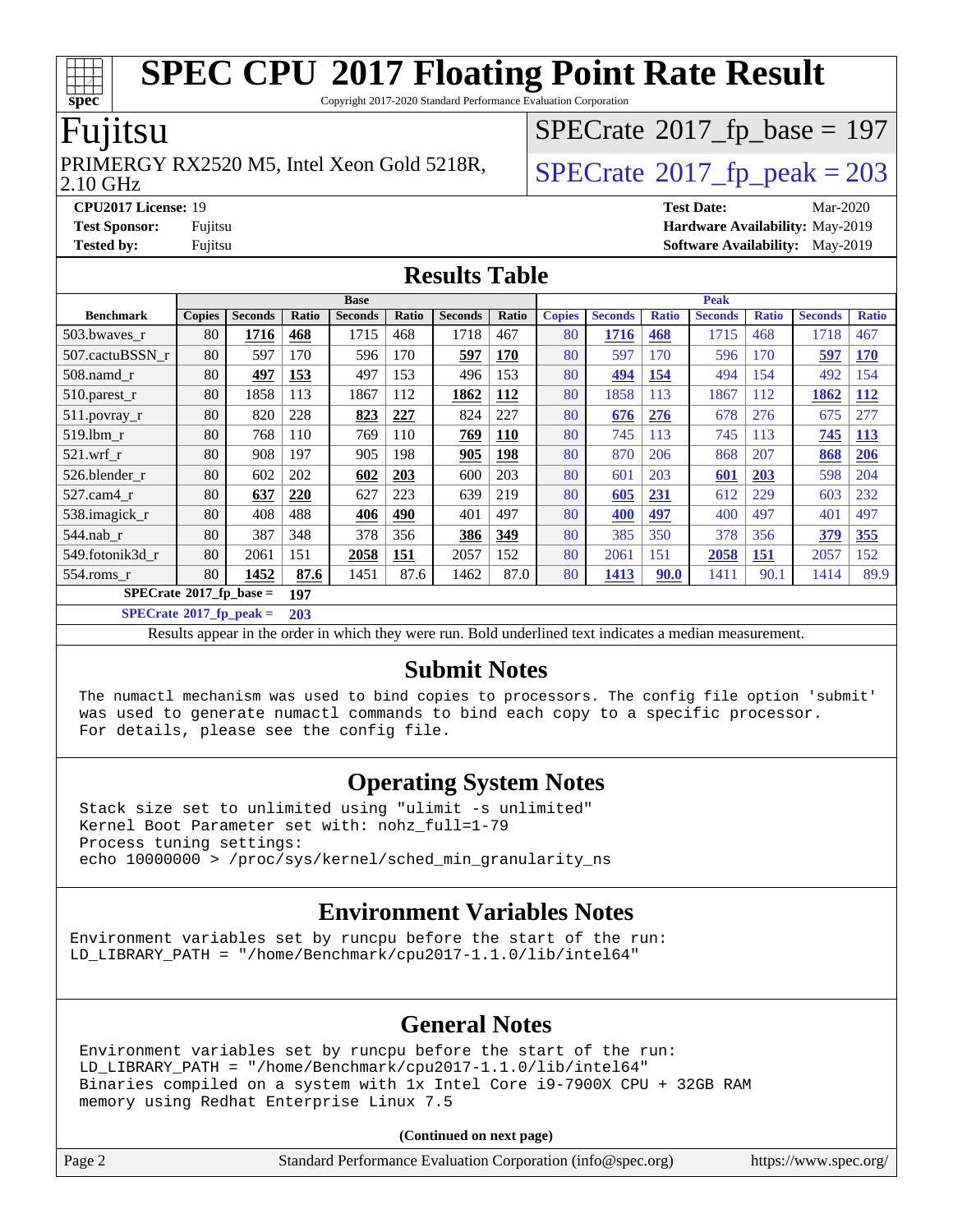Copyright 2017-2020 Standard Performance Evaluation Corporation

### Fujitsu

**[spec](http://www.spec.org/)**

2.10 GHz PRIMERGY RX2520 M5, Intel Xeon Gold 5218R,  $\big|$  [SPECrate](http://www.spec.org/auto/cpu2017/Docs/result-fields.html#SPECrate2017fppeak)®[2017\\_fp\\_peak = 2](http://www.spec.org/auto/cpu2017/Docs/result-fields.html#SPECrate2017fppeak)03

 $SPECTate$ <sup>®</sup>[2017\\_fp\\_base =](http://www.spec.org/auto/cpu2017/Docs/result-fields.html#SPECrate2017fpbase) 197

**[Tested by:](http://www.spec.org/auto/cpu2017/Docs/result-fields.html#Testedby)** Fujitsu **Fujitsu <b>[Software Availability:](http://www.spec.org/auto/cpu2017/Docs/result-fields.html#SoftwareAvailability)** May-2019

**[CPU2017 License:](http://www.spec.org/auto/cpu2017/Docs/result-fields.html#CPU2017License)** 19 **[Test Date:](http://www.spec.org/auto/cpu2017/Docs/result-fields.html#TestDate)** Mar-2020 **[Test Sponsor:](http://www.spec.org/auto/cpu2017/Docs/result-fields.html#TestSponsor)** Fujitsu **[Hardware Availability:](http://www.spec.org/auto/cpu2017/Docs/result-fields.html#HardwareAvailability)** May-2019

#### **[General Notes \(Continued\)](http://www.spec.org/auto/cpu2017/Docs/result-fields.html#GeneralNotes)**

Page 3 Standard Performance Evaluation Corporation [\(info@spec.org\)](mailto:info@spec.org) <https://www.spec.org/> Transparent Huge Pages enabled by default Prior to runcpu invocation Filesystem page cache synced and cleared with: sync; echo 3> /proc/sys/vm/drop\_caches runcpu command invoked through numactl i.e.: numactl --interleave=all runcpu <etc> NA: The test sponsor attests, as of date of publication, that CVE-2017-5754 (Meltdown) is mitigated in the system as tested and documented. Yes: The test sponsor attests, as of date of publication, that CVE-2017-5753 (Spectre variant 1) is mitigated in the system as tested and documented. Yes: The test sponsor attests, as of date of publication, that CVE-2017-5715 (Spectre variant 2) is mitigated in the system as tested and documented. **[Platform Notes](http://www.spec.org/auto/cpu2017/Docs/result-fields.html#PlatformNotes)** BIOS configuration: Patrol Scrub = Disabled WR CRC feature Control = Disabled Fan Control = Full Sysinfo program /home/Benchmark/cpu2017-1.1.0/bin/sysinfo Rev: r6365 of 2019-08-21 295195f888a3d7edb1e6e46a485a0011 running on sles15 Fri Mar 13 10:24:50 2020 SUT (System Under Test) info as seen by some common utilities. For more information on this section, see <https://www.spec.org/cpu2017/Docs/config.html#sysinfo> From /proc/cpuinfo model name : Intel(R) Xeon(R) Gold 5218R CPU @ 2.10GHz 2 "physical id"s (chips) 80 "processors" cores, siblings (Caution: counting these is hw and system dependent. The following excerpts from /proc/cpuinfo might not be reliable. Use with caution.) cpu cores : 20 siblings : 40 physical 0: cores 0 1 2 3 4 8 9 10 11 12 16 17 18 19 20 24 25 26 27 28 physical 1: cores 0 1 2 3 4 8 9 10 11 12 16 17 18 19 20 24 25 26 27 28 From lscpu: Architecture: x86\_64 CPU op-mode(s): 32-bit, 64-bit Byte Order: Little Endian  $CPU(s):$  80 On-line CPU(s) list: 0-79 Thread(s) per core: 2 **(Continued on next page)**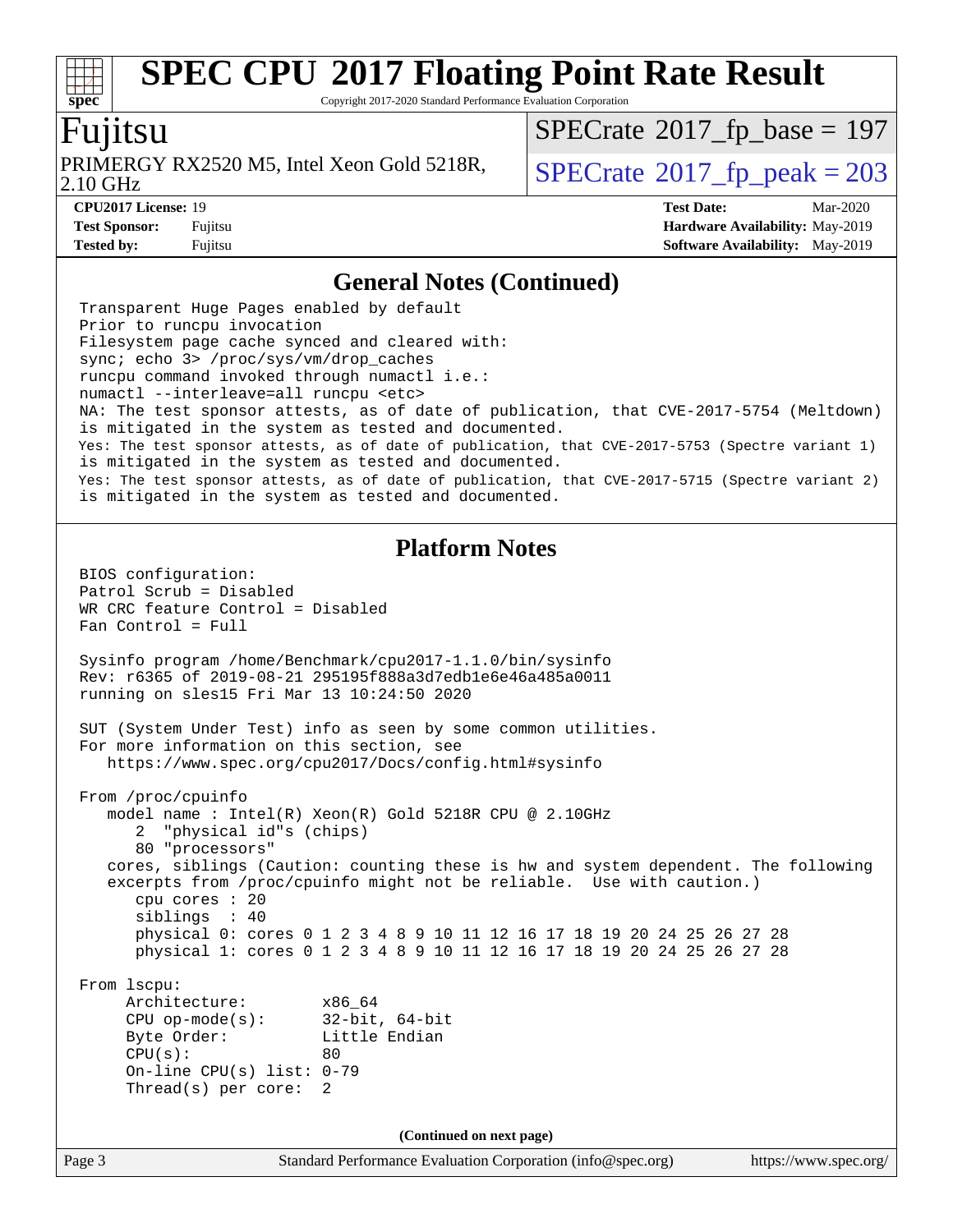Copyright 2017-2020 Standard Performance Evaluation Corporation

# Fujitsu

**[spec](http://www.spec.org/)**

2.10 GHz PRIMERGY RX2520 M5, Intel Xeon Gold 5218R,  $SPECrate@2017_fp\_peak = 203$  $SPECrate@2017_fp\_peak = 203$ 

 $SPECrate$ <sup>®</sup>[2017\\_fp\\_base =](http://www.spec.org/auto/cpu2017/Docs/result-fields.html#SPECrate2017fpbase) 197

**[Tested by:](http://www.spec.org/auto/cpu2017/Docs/result-fields.html#Testedby)** Fujitsu **Fugital [Software Availability:](http://www.spec.org/auto/cpu2017/Docs/result-fields.html#SoftwareAvailability)** May-2019

**[CPU2017 License:](http://www.spec.org/auto/cpu2017/Docs/result-fields.html#CPU2017License)** 19 **[Test Date:](http://www.spec.org/auto/cpu2017/Docs/result-fields.html#TestDate)** Mar-2020 **[Test Sponsor:](http://www.spec.org/auto/cpu2017/Docs/result-fields.html#TestSponsor)** Fujitsu **[Hardware Availability:](http://www.spec.org/auto/cpu2017/Docs/result-fields.html#HardwareAvailability)** May-2019

#### **[Platform Notes \(Continued\)](http://www.spec.org/auto/cpu2017/Docs/result-fields.html#PlatformNotes)**

| (Continued on next page)                                                                                                                                                                                                                                                                                                                                                                                                                                                                                                                                                                                                                                                                                                                                                                                                                                                                                                                                                                                                                                                                                                                                                                                                                                             |                                           |  |  |  |  |
|----------------------------------------------------------------------------------------------------------------------------------------------------------------------------------------------------------------------------------------------------------------------------------------------------------------------------------------------------------------------------------------------------------------------------------------------------------------------------------------------------------------------------------------------------------------------------------------------------------------------------------------------------------------------------------------------------------------------------------------------------------------------------------------------------------------------------------------------------------------------------------------------------------------------------------------------------------------------------------------------------------------------------------------------------------------------------------------------------------------------------------------------------------------------------------------------------------------------------------------------------------------------|-------------------------------------------|--|--|--|--|
| From numactl --hardware WARNING: a numactl 'node' might or might not correspond to a<br>physical chip.<br>$available: 4 nodes (0-3)$<br>node 0 cpus: 0 1 2 5 6 10 11 12 15 16 40 41 42 45 46 50 51 52 55 56<br>node 0 size: 95278 MB<br>node 0 free: 92006 MB<br>node 1 cpus: 3 4 7 8 9 13 14 17 18 19 43 44 47 48 49 53 54 57 58 59<br>node 1 size: 96764 MB<br>node 1 free: 96488 MB<br>node 2 cpus: 20 21 22 25 26 30 31 32 35 36 60 61 62 65 66 70 71 72 75 76                                                                                                                                                                                                                                                                                                                                                                                                                                                                                                                                                                                                                                                                                                                                                                                                   |                                           |  |  |  |  |
| cqm_mbm_local dtherm ida arat pln pts hwp hwp_act_window hwp_epp hwp_pkg_req pku<br>ospke avx512_vnni flush_l1d arch_capabilities<br>/proc/cpuinfo cache data<br>cache size $: 28160$ KB                                                                                                                                                                                                                                                                                                                                                                                                                                                                                                                                                                                                                                                                                                                                                                                                                                                                                                                                                                                                                                                                             |                                           |  |  |  |  |
| $L2$ cache:<br>1024K<br>L3 cache:<br>28160K<br>NUMA node0 CPU(s):<br>$0-2, 5, 6, 10-12, 15, 16, 40-42, 45, 46, 50-52, 55, 56$<br>3, 4, 7-9, 13, 14, 17-19, 43, 44, 47-49, 53, 54, 57-59<br>NUMA nodel CPU(s):<br>NUMA $node2$ $CPU(s):$<br>20-22, 25, 26, 30-32, 35, 36, 60-62, 65, 66, 70-72, 75, 76<br>NUMA $node3$ CPU $(s)$ :<br>23, 24, 27-29, 33, 34, 37-39, 63, 64, 67-69, 73, 74, 77-79<br>Flags:<br>fpu vme de pse tsc msr pae mce cx8 apic sep mtrr pge mca cmov<br>pat pse36 clflush dts acpi mmx fxsr sse sse2 ss ht tm pbe syscall nx pdpe1gb rdtscp<br>lm constant_tsc art arch_perfmon pebs bts rep_good nopl xtopology nonstop_tsc cpuid<br>aperfmperf pni pclmulqdq dtes64 monitor ds_cpl vmx smx est tm2 ssse3 sdbg fma cx16<br>xtpr pdcm pcid dca sse4_1 sse4_2 x2apic movbe popcnt tsc_deadline_timer aes xsave<br>avx f16c rdrand lahf_lm abm 3dnowprefetch cpuid_fault epb cat_13 cdp_13<br>invpcid_single intel_ppin ssbd mba ibrs ibpb stibp ibrs_enhanced tpr_shadow vnmi<br>flexpriority ept vpid fsgsbase tsc_adjust bmil hle avx2 smep bmi2 erms invpcid rtm<br>cqm mpx rdt_a avx512f avx512dq rdseed adx smap clflushopt clwb intel_pt avx512cd<br>avx512bw avx512vl xsaveopt xsavec xgetbvl xsaves cqm_llc cqm_occup_llc cqm_mbm_total |                                           |  |  |  |  |
| CPU max MHz:                                                                                                                                                                                                                                                                                                                                                                                                                                                                                                                                                                                                                                                                                                                                                                                                                                                                                                                                                                                                                                                                                                                                                                                                                                                         | 4000.0000                                 |  |  |  |  |
| CPU min MHz:                                                                                                                                                                                                                                                                                                                                                                                                                                                                                                                                                                                                                                                                                                                                                                                                                                                                                                                                                                                                                                                                                                                                                                                                                                                         | 800.0000                                  |  |  |  |  |
| BogoMIPS:                                                                                                                                                                                                                                                                                                                                                                                                                                                                                                                                                                                                                                                                                                                                                                                                                                                                                                                                                                                                                                                                                                                                                                                                                                                            | 4200.00                                   |  |  |  |  |
| Virtualization:                                                                                                                                                                                                                                                                                                                                                                                                                                                                                                                                                                                                                                                                                                                                                                                                                                                                                                                                                                                                                                                                                                                                                                                                                                                      | $VT - x$                                  |  |  |  |  |
| $L1d$ cache:                                                                                                                                                                                                                                                                                                                                                                                                                                                                                                                                                                                                                                                                                                                                                                                                                                                                                                                                                                                                                                                                                                                                                                                                                                                         | 32K                                       |  |  |  |  |
| Lli cache:                                                                                                                                                                                                                                                                                                                                                                                                                                                                                                                                                                                                                                                                                                                                                                                                                                                                                                                                                                                                                                                                                                                                                                                                                                                           | 32K                                       |  |  |  |  |
| Model name:                                                                                                                                                                                                                                                                                                                                                                                                                                                                                                                                                                                                                                                                                                                                                                                                                                                                                                                                                                                                                                                                                                                                                                                                                                                          | Intel(R) Xeon(R) Gold 5218R CPU @ 2.10GHz |  |  |  |  |
| Stepping:                                                                                                                                                                                                                                                                                                                                                                                                                                                                                                                                                                                                                                                                                                                                                                                                                                                                                                                                                                                                                                                                                                                                                                                                                                                            | 7                                         |  |  |  |  |
| CPU MHz:                                                                                                                                                                                                                                                                                                                                                                                                                                                                                                                                                                                                                                                                                                                                                                                                                                                                                                                                                                                                                                                                                                                                                                                                                                                             | 2100.000                                  |  |  |  |  |
| NUMA $node(s):$                                                                                                                                                                                                                                                                                                                                                                                                                                                                                                                                                                                                                                                                                                                                                                                                                                                                                                                                                                                                                                                                                                                                                                                                                                                      | 4                                         |  |  |  |  |
| Vendor ID:                                                                                                                                                                                                                                                                                                                                                                                                                                                                                                                                                                                                                                                                                                                                                                                                                                                                                                                                                                                                                                                                                                                                                                                                                                                           | GenuineIntel                              |  |  |  |  |
| CPU family:                                                                                                                                                                                                                                                                                                                                                                                                                                                                                                                                                                                                                                                                                                                                                                                                                                                                                                                                                                                                                                                                                                                                                                                                                                                          | 6                                         |  |  |  |  |
| Model:                                                                                                                                                                                                                                                                                                                                                                                                                                                                                                                                                                                                                                                                                                                                                                                                                                                                                                                                                                                                                                                                                                                                                                                                                                                               | 85                                        |  |  |  |  |
| $Core(s)$ per socket:                                                                                                                                                                                                                                                                                                                                                                                                                                                                                                                                                                                                                                                                                                                                                                                                                                                                                                                                                                                                                                                                                                                                                                                                                                                | 20                                        |  |  |  |  |
| Socket(s):                                                                                                                                                                                                                                                                                                                                                                                                                                                                                                                                                                                                                                                                                                                                                                                                                                                                                                                                                                                                                                                                                                                                                                                                                                                           | 2                                         |  |  |  |  |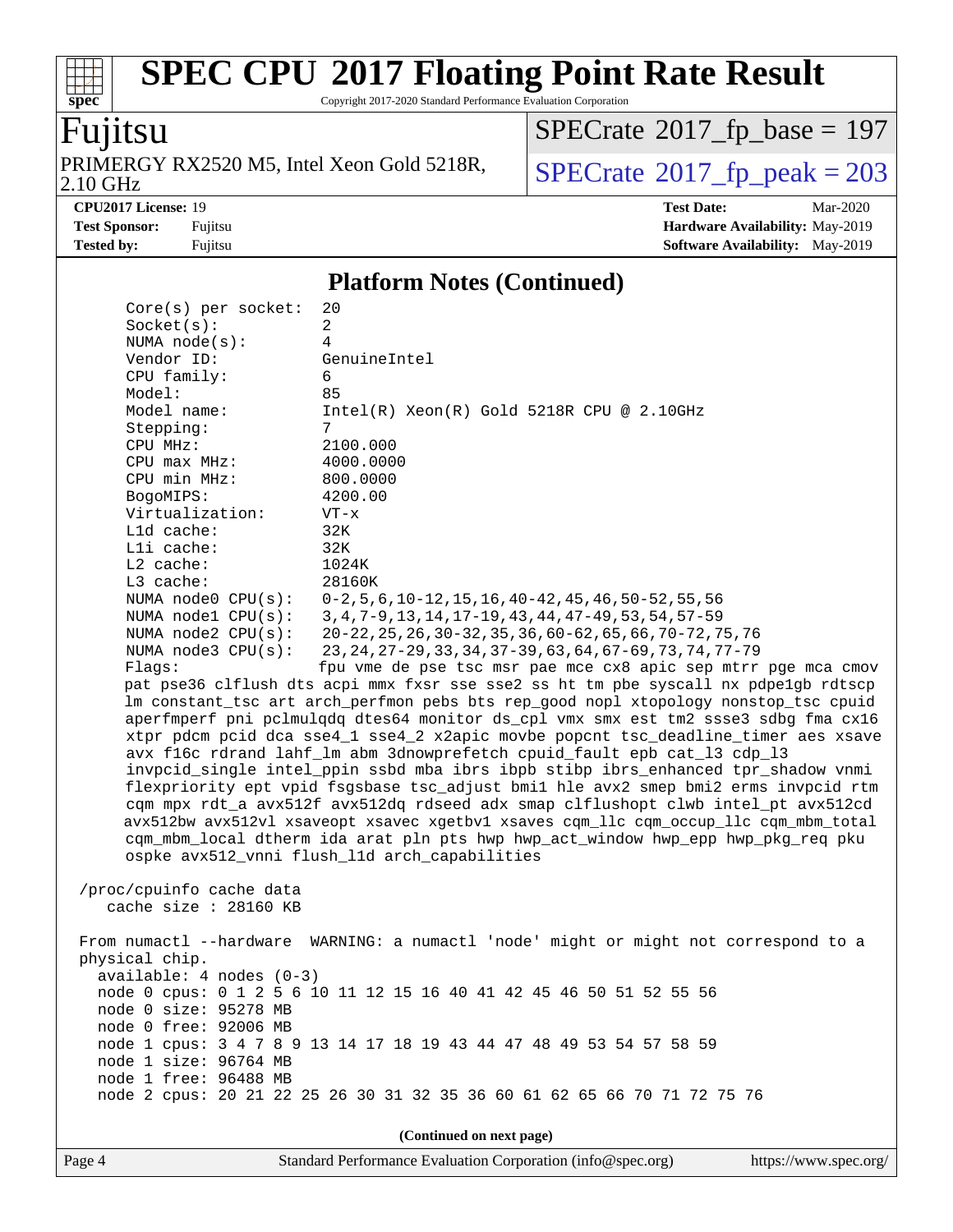Copyright 2017-2020 Standard Performance Evaluation Corporation

### Fujitsu

**[spec](http://www.spec.org/)**

2.10 GHz PRIMERGY RX2520 M5, Intel Xeon Gold 5218R,  $\big|$  [SPECrate](http://www.spec.org/auto/cpu2017/Docs/result-fields.html#SPECrate2017fppeak)®[2017\\_fp\\_peak = 2](http://www.spec.org/auto/cpu2017/Docs/result-fields.html#SPECrate2017fppeak)03

 $SPECTate$ <sup>®</sup>[2017\\_fp\\_base =](http://www.spec.org/auto/cpu2017/Docs/result-fields.html#SPECrate2017fpbase) 197

**[Tested by:](http://www.spec.org/auto/cpu2017/Docs/result-fields.html#Testedby)** Fujitsu **Fujitsu <b>[Software Availability:](http://www.spec.org/auto/cpu2017/Docs/result-fields.html#SoftwareAvailability)** May-2019

**[CPU2017 License:](http://www.spec.org/auto/cpu2017/Docs/result-fields.html#CPU2017License)** 19 **[Test Date:](http://www.spec.org/auto/cpu2017/Docs/result-fields.html#TestDate)** Mar-2020 **[Test Sponsor:](http://www.spec.org/auto/cpu2017/Docs/result-fields.html#TestSponsor)** Fujitsu **[Hardware Availability:](http://www.spec.org/auto/cpu2017/Docs/result-fields.html#HardwareAvailability)** May-2019

#### **[Platform Notes \(Continued\)](http://www.spec.org/auto/cpu2017/Docs/result-fields.html#PlatformNotes)**

 node 2 size: 96734 MB node 2 free: 96381 MB node 3 cpus: 23 24 27 28 29 33 34 37 38 39 63 64 67 68 69 73 74 77 78 79 node 3 size: 96762 MB node 3 free: 96282 MB node distances: node 0 1 2 3 0: 10 11 21 21 1: 11 10 21 21 2: 21 21 10 11 3: 21 21 11 10 From /proc/meminfo MemTotal: 394793548 kB HugePages\_Total: 0 Hugepagesize: 2048 kB From /etc/\*release\* /etc/\*version\* os-release: NAME="SLES" VERSION="15" VERSION\_ID="15" PRETTY\_NAME="SUSE Linux Enterprise Server 15" ID="sles" ID\_LIKE="suse" ANSI\_COLOR="0;32" CPE\_NAME="cpe:/o:suse:sles:15" uname -a: Linux sles15 4.12.14-25.28-default #1 SMP Wed Jan 16 20:00:47 UTC 2019 (dd6077c) x86\_64 x86\_64 x86\_64 GNU/Linux Kernel self-reported vulnerability status: CVE-2018-3620 (L1 Terminal Fault): Not affected Microarchitectural Data Sampling: No status reported CVE-2017-5754 (Meltdown): Not affected CVE-2018-3639 (Speculative Store Bypass): Mitigation: Speculative Store Bypass disabled via prctl and seccomp CVE-2017-5753 (Spectre variant 1): Mitigation: \_\_user pointer sanitization CVE-2017-5715 (Spectre variant 2): Mitigation: Enhanced IBRS, IBPB: conditional, RSB filling run-level 3 Mar 13 10:23 SPEC is set to: /home/Benchmark/cpu2017-1.1.0 Filesystem Type Size Used Avail Use% Mounted on **(Continued on next page)**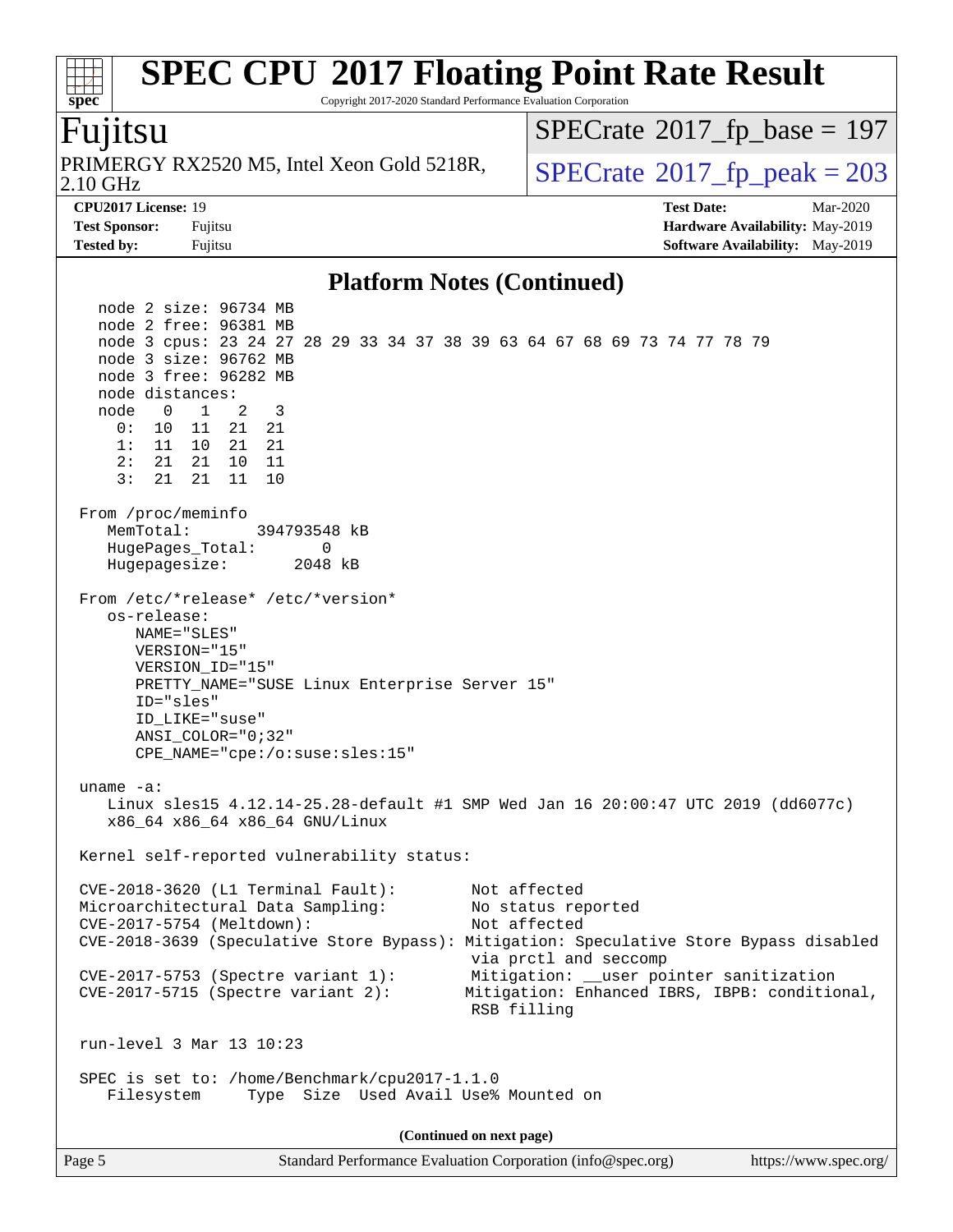Copyright 2017-2020 Standard Performance Evaluation Corporation

### Fujitsu

**[spec](http://www.spec.org/)**

2.10 GHz PRIMERGY RX2520 M5, Intel Xeon Gold 5218R,  $\text{SPECrate}$  $\text{SPECrate}$  $\text{SPECrate}$  2017 fp peak = 203

 $SPECTate$ <sup>®</sup>[2017\\_fp\\_base =](http://www.spec.org/auto/cpu2017/Docs/result-fields.html#SPECrate2017fpbase) 197

**[Tested by:](http://www.spec.org/auto/cpu2017/Docs/result-fields.html#Testedby)** Fujitsu **Fugital [Software Availability:](http://www.spec.org/auto/cpu2017/Docs/result-fields.html#SoftwareAvailability)** May-2019

**[CPU2017 License:](http://www.spec.org/auto/cpu2017/Docs/result-fields.html#CPU2017License)** 19 **[Test Date:](http://www.spec.org/auto/cpu2017/Docs/result-fields.html#TestDate)** Mar-2020 **[Test Sponsor:](http://www.spec.org/auto/cpu2017/Docs/result-fields.html#TestSponsor)** Fujitsu **[Hardware Availability:](http://www.spec.org/auto/cpu2017/Docs/result-fields.html#HardwareAvailability)** May-2019

#### **[Platform Notes \(Continued\)](http://www.spec.org/auto/cpu2017/Docs/result-fields.html#PlatformNotes)**

/dev/sda2 ext4 188G 33G 146G 19% /

From /sys/devices/virtual/dmi/id

 BIOS: FUJITSU // American Megatrends Inc. V5.0.0.14 R1.18.0 for D3386-B1x 02/10/2020 Vendor: FUJITSU Product: PRIMERGY RX2520 M5 Product Family: SERVER Serial: YMNRXXXX17

 Additional information from dmidecode follows. WARNING: Use caution when you interpret this section. The 'dmidecode' program reads system data which is "intended to allow hardware to be accurately determined", but the intent may not be met, as there are frequent changes to hardware, firmware, and the "DMTF SMBIOS" standard. Memory:

12x Micron 36ASF4G72PZ-2G9E2 32 GB 2 rank 2933, configured at 2666

(End of data from sysinfo program)

#### **[Compiler Version Notes](http://www.spec.org/auto/cpu2017/Docs/result-fields.html#CompilerVersionNotes)**

============================================================================== C | 519.lbm\_r(base, peak) 538.imagick\_r(base, peak) | 544.nab\_r(base, peak) ------------------------------------------------------------------------------ Intel(R) C Intel(R) 64 Compiler for applications running on Intel(R)  $64$ , Version 19.0.4.227 Build 20190416 Copyright (C) 1985-2019 Intel Corporation. All rights reserved. ------------------------------------------------------------------------------ ==============================================================================  $C++$  | 508.namd\_r(base, peak) 510.parest\_r(base, peak) ------------------------------------------------------------------------------ Intel(R)  $C++$  Intel(R) 64 Compiler for applications running on Intel(R) 64, Version 19.0.4.227 Build 20190416 Copyright (C) 1985-2019 Intel Corporation. All rights reserved. ------------------------------------------------------------------------------ ============================================================================== C++, C  $| 511.povray_r(base, peak) 526.blender_r(base, peak)$ ------------------------------------------------------------------------------ Intel(R) C++ Intel(R) 64 Compiler for applications running on Intel(R)  $64$ , Version 19.0.4.227 Build 20190416 Copyright (C) 1985-2019 Intel Corporation. All rights reserved. Intel(R) C Intel(R) 64 Compiler for applications running on Intel(R)  $64$ , Version 19.0.4.227 Build 20190416 **(Continued on next page)**

Page 6 Standard Performance Evaluation Corporation [\(info@spec.org\)](mailto:info@spec.org) <https://www.spec.org/>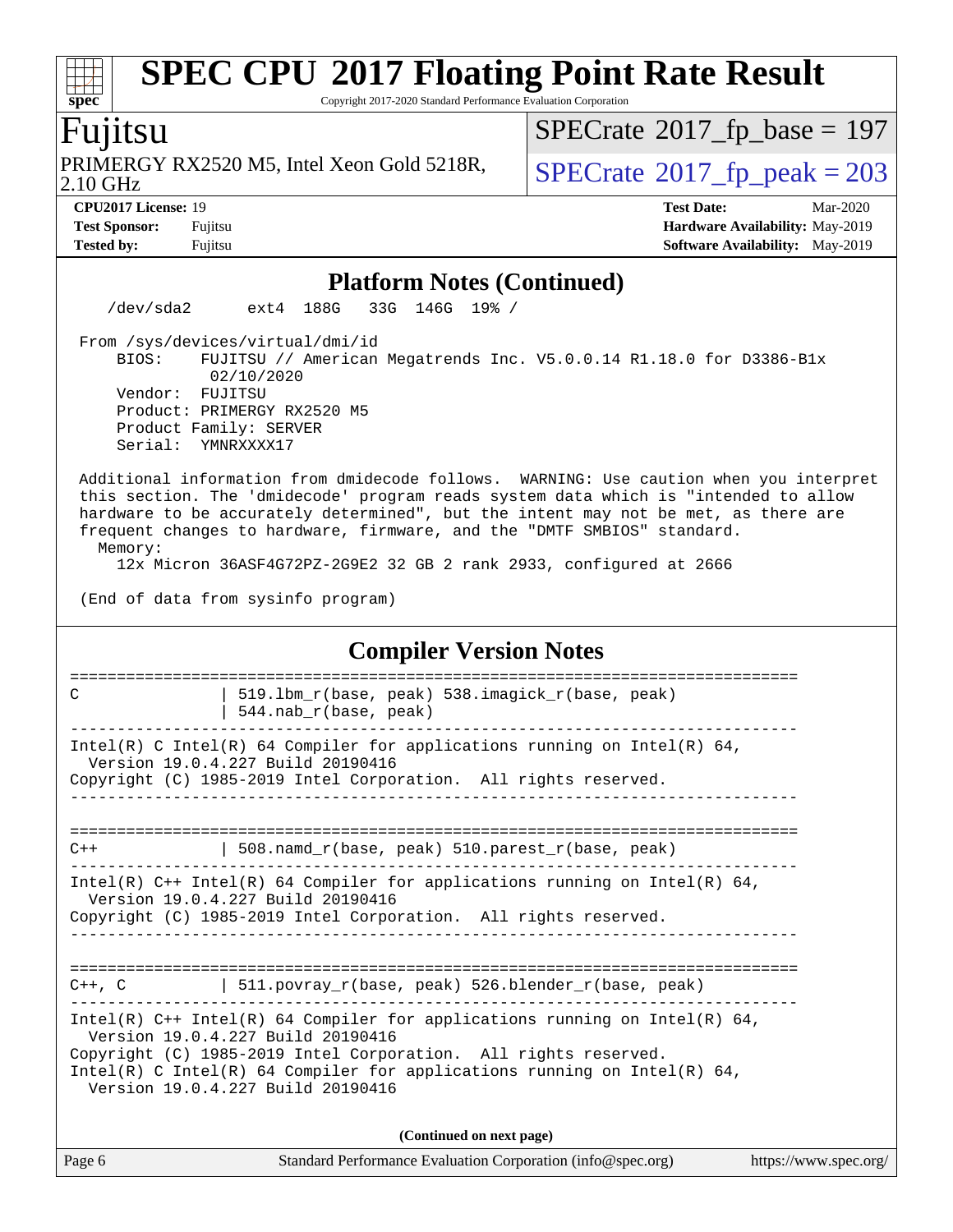Copyright 2017-2020 Standard Performance Evaluation Corporation

### Fujitsu

**[spec](http://www.spec.org/)**

 $+\ +$ 

2.10 GHz PRIMERGY RX2520 M5, Intel Xeon Gold 5218R,  $\big|$  [SPECrate](http://www.spec.org/auto/cpu2017/Docs/result-fields.html#SPECrate2017fppeak)®[2017\\_fp\\_peak = 2](http://www.spec.org/auto/cpu2017/Docs/result-fields.html#SPECrate2017fppeak)03

 $SPECrate$ <sup>®</sup>[2017\\_fp\\_base =](http://www.spec.org/auto/cpu2017/Docs/result-fields.html#SPECrate2017fpbase) 197

**[CPU2017 License:](http://www.spec.org/auto/cpu2017/Docs/result-fields.html#CPU2017License)** 19 **[Test Date:](http://www.spec.org/auto/cpu2017/Docs/result-fields.html#TestDate)** Mar-2020 **[Test Sponsor:](http://www.spec.org/auto/cpu2017/Docs/result-fields.html#TestSponsor)** Fujitsu **[Hardware Availability:](http://www.spec.org/auto/cpu2017/Docs/result-fields.html#HardwareAvailability)** May-2019 **[Tested by:](http://www.spec.org/auto/cpu2017/Docs/result-fields.html#Testedby)** Fujitsu **Fugital [Software Availability:](http://www.spec.org/auto/cpu2017/Docs/result-fields.html#SoftwareAvailability)** May-2019

### **[Compiler Version Notes \(Continued\)](http://www.spec.org/auto/cpu2017/Docs/result-fields.html#CompilerVersionNotes)**

|                                                                                                                                                                                                                                                                                                                                                                                                                                                                                                   | Copyright (C) 1985-2019 Intel Corporation. All rights reserved.                |  |  |  |  |
|---------------------------------------------------------------------------------------------------------------------------------------------------------------------------------------------------------------------------------------------------------------------------------------------------------------------------------------------------------------------------------------------------------------------------------------------------------------------------------------------------|--------------------------------------------------------------------------------|--|--|--|--|
|                                                                                                                                                                                                                                                                                                                                                                                                                                                                                                   |                                                                                |  |  |  |  |
|                                                                                                                                                                                                                                                                                                                                                                                                                                                                                                   | $C_{++}$ , C, Fortran   507.cactuBSSN_r(base, peak)                            |  |  |  |  |
| Intel(R) $C++$ Intel(R) 64 Compiler for applications running on Intel(R) 64,<br>Version 19.0.4.227 Build 20190416<br>Copyright (C) 1985-2019 Intel Corporation. All rights reserved.<br>Intel(R) C Intel(R) 64 Compiler for applications running on Intel(R) 64,<br>Version 19.0.4.227 Build 20190416<br>Copyright (C) 1985-2019 Intel Corporation. All rights reserved.<br>$Intel(R)$ Fortran Intel(R) 64 Compiler for applications running on Intel(R)<br>64, Version 19.0.4.227 Build 20190416 |                                                                                |  |  |  |  |
| Copyright (C) 1985-2019 Intel Corporation. All rights reserved.                                                                                                                                                                                                                                                                                                                                                                                                                                   |                                                                                |  |  |  |  |
| Fortran                                                                                                                                                                                                                                                                                                                                                                                                                                                                                           | 503.bwaves_r(base, peak) 549.fotonik3d_r(base, peak)<br>554.roms_r(base, peak) |  |  |  |  |
| Intel(R) Fortran Intel(R) 64 Compiler for applications running on Intel(R)<br>64, Version 19.0.4.227 Build 20190416<br>Copyright (C) 1985-2019 Intel Corporation. All rights reserved.                                                                                                                                                                                                                                                                                                            |                                                                                |  |  |  |  |
|                                                                                                                                                                                                                                                                                                                                                                                                                                                                                                   | Fortran, C   521.wrf_r(base, peak) $527.cam4_r(base, peak)$                    |  |  |  |  |
| Intel(R) Fortran Intel(R) 64 Compiler for applications running on Intel(R)<br>64, Version 19.0.4.227 Build 20190416<br>Copyright (C) 1985-2019 Intel Corporation. All rights reserved.<br>Intel(R) C Intel(R) 64 Compiler for applications running on Intel(R) 64,<br>Version 19.0.4.227 Build 20190416<br>Copyright (C) 1985-2019 Intel Corporation. All rights reserved.                                                                                                                        |                                                                                |  |  |  |  |

### **[Base Compiler Invocation](http://www.spec.org/auto/cpu2017/Docs/result-fields.html#BaseCompilerInvocation)**

[C benchmarks](http://www.spec.org/auto/cpu2017/Docs/result-fields.html#Cbenchmarks): [icc -m64 -std=c11](http://www.spec.org/cpu2017/results/res2020q2/cpu2017-20200331-21873.flags.html#user_CCbase_intel_icc_64bit_c11_33ee0cdaae7deeeab2a9725423ba97205ce30f63b9926c2519791662299b76a0318f32ddfffdc46587804de3178b4f9328c46fa7c2b0cd779d7a61945c91cd35)

[C++ benchmarks:](http://www.spec.org/auto/cpu2017/Docs/result-fields.html#CXXbenchmarks) [icpc -m64](http://www.spec.org/cpu2017/results/res2020q2/cpu2017-20200331-21873.flags.html#user_CXXbase_intel_icpc_64bit_4ecb2543ae3f1412ef961e0650ca070fec7b7afdcd6ed48761b84423119d1bf6bdf5cad15b44d48e7256388bc77273b966e5eb805aefd121eb22e9299b2ec9d9)

**(Continued on next page)**

Page 7 Standard Performance Evaluation Corporation [\(info@spec.org\)](mailto:info@spec.org) <https://www.spec.org/>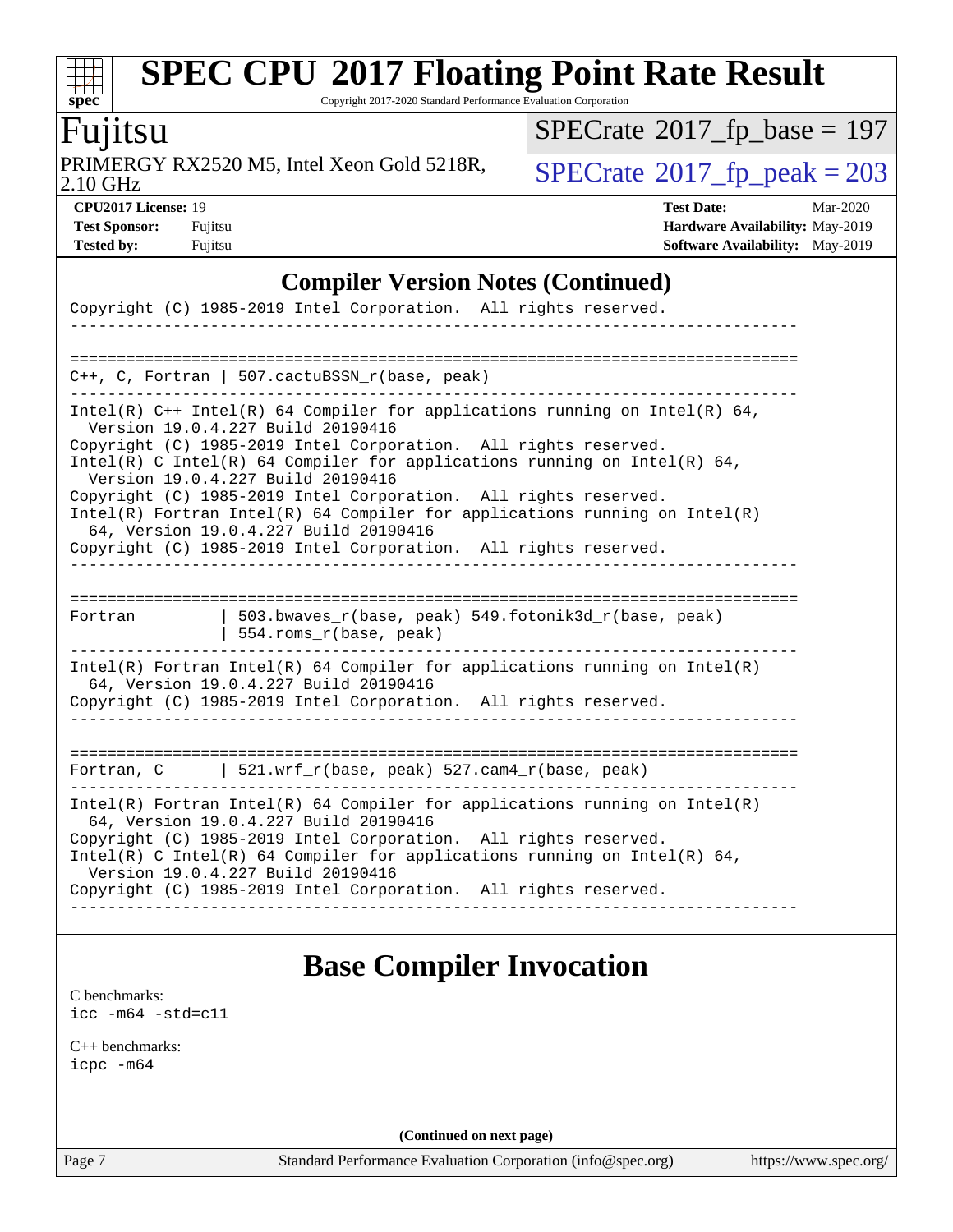Copyright 2017-2020 Standard Performance Evaluation Corporation

### Fujitsu

**[spec](http://www.spec.org/)**

2.10 GHz PRIMERGY RX2520 M5, Intel Xeon Gold 5218R,  $\big|$  [SPECrate](http://www.spec.org/auto/cpu2017/Docs/result-fields.html#SPECrate2017fppeak)®[2017\\_fp\\_peak = 2](http://www.spec.org/auto/cpu2017/Docs/result-fields.html#SPECrate2017fppeak)03

 $SPECrate$ <sup>®</sup>[2017\\_fp\\_base =](http://www.spec.org/auto/cpu2017/Docs/result-fields.html#SPECrate2017fpbase) 197

**[Tested by:](http://www.spec.org/auto/cpu2017/Docs/result-fields.html#Testedby)** Fujitsu **Fugital [Software Availability:](http://www.spec.org/auto/cpu2017/Docs/result-fields.html#SoftwareAvailability)** May-2019

**[CPU2017 License:](http://www.spec.org/auto/cpu2017/Docs/result-fields.html#CPU2017License)** 19 **[Test Date:](http://www.spec.org/auto/cpu2017/Docs/result-fields.html#TestDate)** Mar-2020 **[Test Sponsor:](http://www.spec.org/auto/cpu2017/Docs/result-fields.html#TestSponsor)** Fujitsu **[Hardware Availability:](http://www.spec.org/auto/cpu2017/Docs/result-fields.html#HardwareAvailability)** May-2019

# **[Base Compiler Invocation \(Continued\)](http://www.spec.org/auto/cpu2017/Docs/result-fields.html#BaseCompilerInvocation)**

[Fortran benchmarks](http://www.spec.org/auto/cpu2017/Docs/result-fields.html#Fortranbenchmarks): [ifort -m64](http://www.spec.org/cpu2017/results/res2020q2/cpu2017-20200331-21873.flags.html#user_FCbase_intel_ifort_64bit_24f2bb282fbaeffd6157abe4f878425411749daecae9a33200eee2bee2fe76f3b89351d69a8130dd5949958ce389cf37ff59a95e7a40d588e8d3a57e0c3fd751)

[Benchmarks using both Fortran and C](http://www.spec.org/auto/cpu2017/Docs/result-fields.html#BenchmarksusingbothFortranandC):

[ifort -m64](http://www.spec.org/cpu2017/results/res2020q2/cpu2017-20200331-21873.flags.html#user_CC_FCbase_intel_ifort_64bit_24f2bb282fbaeffd6157abe4f878425411749daecae9a33200eee2bee2fe76f3b89351d69a8130dd5949958ce389cf37ff59a95e7a40d588e8d3a57e0c3fd751) [icc -m64 -std=c11](http://www.spec.org/cpu2017/results/res2020q2/cpu2017-20200331-21873.flags.html#user_CC_FCbase_intel_icc_64bit_c11_33ee0cdaae7deeeab2a9725423ba97205ce30f63b9926c2519791662299b76a0318f32ddfffdc46587804de3178b4f9328c46fa7c2b0cd779d7a61945c91cd35)

[Benchmarks using both C and C++](http://www.spec.org/auto/cpu2017/Docs/result-fields.html#BenchmarksusingbothCandCXX): [icpc -m64](http://www.spec.org/cpu2017/results/res2020q2/cpu2017-20200331-21873.flags.html#user_CC_CXXbase_intel_icpc_64bit_4ecb2543ae3f1412ef961e0650ca070fec7b7afdcd6ed48761b84423119d1bf6bdf5cad15b44d48e7256388bc77273b966e5eb805aefd121eb22e9299b2ec9d9) [icc -m64 -std=c11](http://www.spec.org/cpu2017/results/res2020q2/cpu2017-20200331-21873.flags.html#user_CC_CXXbase_intel_icc_64bit_c11_33ee0cdaae7deeeab2a9725423ba97205ce30f63b9926c2519791662299b76a0318f32ddfffdc46587804de3178b4f9328c46fa7c2b0cd779d7a61945c91cd35)

[Benchmarks using Fortran, C, and C++:](http://www.spec.org/auto/cpu2017/Docs/result-fields.html#BenchmarksusingFortranCandCXX) [icpc -m64](http://www.spec.org/cpu2017/results/res2020q2/cpu2017-20200331-21873.flags.html#user_CC_CXX_FCbase_intel_icpc_64bit_4ecb2543ae3f1412ef961e0650ca070fec7b7afdcd6ed48761b84423119d1bf6bdf5cad15b44d48e7256388bc77273b966e5eb805aefd121eb22e9299b2ec9d9) [icc -m64 -std=c11](http://www.spec.org/cpu2017/results/res2020q2/cpu2017-20200331-21873.flags.html#user_CC_CXX_FCbase_intel_icc_64bit_c11_33ee0cdaae7deeeab2a9725423ba97205ce30f63b9926c2519791662299b76a0318f32ddfffdc46587804de3178b4f9328c46fa7c2b0cd779d7a61945c91cd35) [ifort -m64](http://www.spec.org/cpu2017/results/res2020q2/cpu2017-20200331-21873.flags.html#user_CC_CXX_FCbase_intel_ifort_64bit_24f2bb282fbaeffd6157abe4f878425411749daecae9a33200eee2bee2fe76f3b89351d69a8130dd5949958ce389cf37ff59a95e7a40d588e8d3a57e0c3fd751)

### **[Base Portability Flags](http://www.spec.org/auto/cpu2017/Docs/result-fields.html#BasePortabilityFlags)**

 503.bwaves\_r: [-DSPEC\\_LP64](http://www.spec.org/cpu2017/results/res2020q2/cpu2017-20200331-21873.flags.html#suite_basePORTABILITY503_bwaves_r_DSPEC_LP64) 507.cactuBSSN\_r: [-DSPEC\\_LP64](http://www.spec.org/cpu2017/results/res2020q2/cpu2017-20200331-21873.flags.html#suite_basePORTABILITY507_cactuBSSN_r_DSPEC_LP64) 508.namd\_r: [-DSPEC\\_LP64](http://www.spec.org/cpu2017/results/res2020q2/cpu2017-20200331-21873.flags.html#suite_basePORTABILITY508_namd_r_DSPEC_LP64) 510.parest\_r: [-DSPEC\\_LP64](http://www.spec.org/cpu2017/results/res2020q2/cpu2017-20200331-21873.flags.html#suite_basePORTABILITY510_parest_r_DSPEC_LP64) 511.povray\_r: [-DSPEC\\_LP64](http://www.spec.org/cpu2017/results/res2020q2/cpu2017-20200331-21873.flags.html#suite_basePORTABILITY511_povray_r_DSPEC_LP64) 519.lbm\_r: [-DSPEC\\_LP64](http://www.spec.org/cpu2017/results/res2020q2/cpu2017-20200331-21873.flags.html#suite_basePORTABILITY519_lbm_r_DSPEC_LP64) 521.wrf\_r: [-DSPEC\\_LP64](http://www.spec.org/cpu2017/results/res2020q2/cpu2017-20200331-21873.flags.html#suite_basePORTABILITY521_wrf_r_DSPEC_LP64) [-DSPEC\\_CASE\\_FLAG](http://www.spec.org/cpu2017/results/res2020q2/cpu2017-20200331-21873.flags.html#b521.wrf_r_baseCPORTABILITY_DSPEC_CASE_FLAG) [-convert big\\_endian](http://www.spec.org/cpu2017/results/res2020q2/cpu2017-20200331-21873.flags.html#user_baseFPORTABILITY521_wrf_r_convert_big_endian_c3194028bc08c63ac5d04de18c48ce6d347e4e562e8892b8bdbdc0214820426deb8554edfa529a3fb25a586e65a3d812c835984020483e7e73212c4d31a38223) 526.blender\_r: [-DSPEC\\_LP64](http://www.spec.org/cpu2017/results/res2020q2/cpu2017-20200331-21873.flags.html#suite_basePORTABILITY526_blender_r_DSPEC_LP64) [-DSPEC\\_LINUX](http://www.spec.org/cpu2017/results/res2020q2/cpu2017-20200331-21873.flags.html#b526.blender_r_baseCPORTABILITY_DSPEC_LINUX) [-funsigned-char](http://www.spec.org/cpu2017/results/res2020q2/cpu2017-20200331-21873.flags.html#user_baseCPORTABILITY526_blender_r_force_uchar_40c60f00ab013830e2dd6774aeded3ff59883ba5a1fc5fc14077f794d777847726e2a5858cbc7672e36e1b067e7e5c1d9a74f7176df07886a243d7cc18edfe67) 527.cam4\_r: [-DSPEC\\_LP64](http://www.spec.org/cpu2017/results/res2020q2/cpu2017-20200331-21873.flags.html#suite_basePORTABILITY527_cam4_r_DSPEC_LP64) [-DSPEC\\_CASE\\_FLAG](http://www.spec.org/cpu2017/results/res2020q2/cpu2017-20200331-21873.flags.html#b527.cam4_r_baseCPORTABILITY_DSPEC_CASE_FLAG) 538.imagick\_r: [-DSPEC\\_LP64](http://www.spec.org/cpu2017/results/res2020q2/cpu2017-20200331-21873.flags.html#suite_basePORTABILITY538_imagick_r_DSPEC_LP64) 544.nab\_r: [-DSPEC\\_LP64](http://www.spec.org/cpu2017/results/res2020q2/cpu2017-20200331-21873.flags.html#suite_basePORTABILITY544_nab_r_DSPEC_LP64) 549.fotonik3d\_r: [-DSPEC\\_LP64](http://www.spec.org/cpu2017/results/res2020q2/cpu2017-20200331-21873.flags.html#suite_basePORTABILITY549_fotonik3d_r_DSPEC_LP64) 554.roms\_r: [-DSPEC\\_LP64](http://www.spec.org/cpu2017/results/res2020q2/cpu2017-20200331-21873.flags.html#suite_basePORTABILITY554_roms_r_DSPEC_LP64)

### **[Base Optimization Flags](http://www.spec.org/auto/cpu2017/Docs/result-fields.html#BaseOptimizationFlags)**

[C benchmarks](http://www.spec.org/auto/cpu2017/Docs/result-fields.html#Cbenchmarks): [-xCORE-AVX2](http://www.spec.org/cpu2017/results/res2020q2/cpu2017-20200331-21873.flags.html#user_CCbase_f-xCORE-AVX2) [-ipo](http://www.spec.org/cpu2017/results/res2020q2/cpu2017-20200331-21873.flags.html#user_CCbase_f-ipo) [-O3](http://www.spec.org/cpu2017/results/res2020q2/cpu2017-20200331-21873.flags.html#user_CCbase_f-O3) [-no-prec-div](http://www.spec.org/cpu2017/results/res2020q2/cpu2017-20200331-21873.flags.html#user_CCbase_f-no-prec-div) [-qopt-prefetch](http://www.spec.org/cpu2017/results/res2020q2/cpu2017-20200331-21873.flags.html#user_CCbase_f-qopt-prefetch) [-ffinite-math-only](http://www.spec.org/cpu2017/results/res2020q2/cpu2017-20200331-21873.flags.html#user_CCbase_f_finite_math_only_cb91587bd2077682c4b38af759c288ed7c732db004271a9512da14a4f8007909a5f1427ecbf1a0fb78ff2a814402c6114ac565ca162485bbcae155b5e4258871) [-qopt-mem-layout-trans=4](http://www.spec.org/cpu2017/results/res2020q2/cpu2017-20200331-21873.flags.html#user_CCbase_f-qopt-mem-layout-trans_fa39e755916c150a61361b7846f310bcdf6f04e385ef281cadf3647acec3f0ae266d1a1d22d972a7087a248fd4e6ca390a3634700869573d231a252c784941a8) [C++ benchmarks:](http://www.spec.org/auto/cpu2017/Docs/result-fields.html#CXXbenchmarks) [-xCORE-AVX2](http://www.spec.org/cpu2017/results/res2020q2/cpu2017-20200331-21873.flags.html#user_CXXbase_f-xCORE-AVX2) [-ipo](http://www.spec.org/cpu2017/results/res2020q2/cpu2017-20200331-21873.flags.html#user_CXXbase_f-ipo) [-O3](http://www.spec.org/cpu2017/results/res2020q2/cpu2017-20200331-21873.flags.html#user_CXXbase_f-O3) [-no-prec-div](http://www.spec.org/cpu2017/results/res2020q2/cpu2017-20200331-21873.flags.html#user_CXXbase_f-no-prec-div) [-qopt-prefetch](http://www.spec.org/cpu2017/results/res2020q2/cpu2017-20200331-21873.flags.html#user_CXXbase_f-qopt-prefetch) [-ffinite-math-only](http://www.spec.org/cpu2017/results/res2020q2/cpu2017-20200331-21873.flags.html#user_CXXbase_f_finite_math_only_cb91587bd2077682c4b38af759c288ed7c732db004271a9512da14a4f8007909a5f1427ecbf1a0fb78ff2a814402c6114ac565ca162485bbcae155b5e4258871) [-qopt-mem-layout-trans=4](http://www.spec.org/cpu2017/results/res2020q2/cpu2017-20200331-21873.flags.html#user_CXXbase_f-qopt-mem-layout-trans_fa39e755916c150a61361b7846f310bcdf6f04e385ef281cadf3647acec3f0ae266d1a1d22d972a7087a248fd4e6ca390a3634700869573d231a252c784941a8) [Fortran benchmarks](http://www.spec.org/auto/cpu2017/Docs/result-fields.html#Fortranbenchmarks): [-xCORE-AVX2](http://www.spec.org/cpu2017/results/res2020q2/cpu2017-20200331-21873.flags.html#user_FCbase_f-xCORE-AVX2) [-ipo](http://www.spec.org/cpu2017/results/res2020q2/cpu2017-20200331-21873.flags.html#user_FCbase_f-ipo) [-O3](http://www.spec.org/cpu2017/results/res2020q2/cpu2017-20200331-21873.flags.html#user_FCbase_f-O3) [-no-prec-div](http://www.spec.org/cpu2017/results/res2020q2/cpu2017-20200331-21873.flags.html#user_FCbase_f-no-prec-div) [-qopt-prefetch](http://www.spec.org/cpu2017/results/res2020q2/cpu2017-20200331-21873.flags.html#user_FCbase_f-qopt-prefetch) [-ffinite-math-only](http://www.spec.org/cpu2017/results/res2020q2/cpu2017-20200331-21873.flags.html#user_FCbase_f_finite_math_only_cb91587bd2077682c4b38af759c288ed7c732db004271a9512da14a4f8007909a5f1427ecbf1a0fb78ff2a814402c6114ac565ca162485bbcae155b5e4258871) [-qopt-mem-layout-trans=4](http://www.spec.org/cpu2017/results/res2020q2/cpu2017-20200331-21873.flags.html#user_FCbase_f-qopt-mem-layout-trans_fa39e755916c150a61361b7846f310bcdf6f04e385ef281cadf3647acec3f0ae266d1a1d22d972a7087a248fd4e6ca390a3634700869573d231a252c784941a8) [-auto](http://www.spec.org/cpu2017/results/res2020q2/cpu2017-20200331-21873.flags.html#user_FCbase_f-auto) [-nostandard-realloc-lhs](http://www.spec.org/cpu2017/results/res2020q2/cpu2017-20200331-21873.flags.html#user_FCbase_f_2003_std_realloc_82b4557e90729c0f113870c07e44d33d6f5a304b4f63d4c15d2d0f1fab99f5daaed73bdb9275d9ae411527f28b936061aa8b9c8f2d63842963b95c9dd6426b8a) [-align array32byte](http://www.spec.org/cpu2017/results/res2020q2/cpu2017-20200331-21873.flags.html#user_FCbase_align_array32byte_b982fe038af199962ba9a80c053b8342c548c85b40b8e86eb3cc33dee0d7986a4af373ac2d51c3f7cf710a18d62fdce2948f201cd044323541f22fc0fffc51b6)

**(Continued on next page)**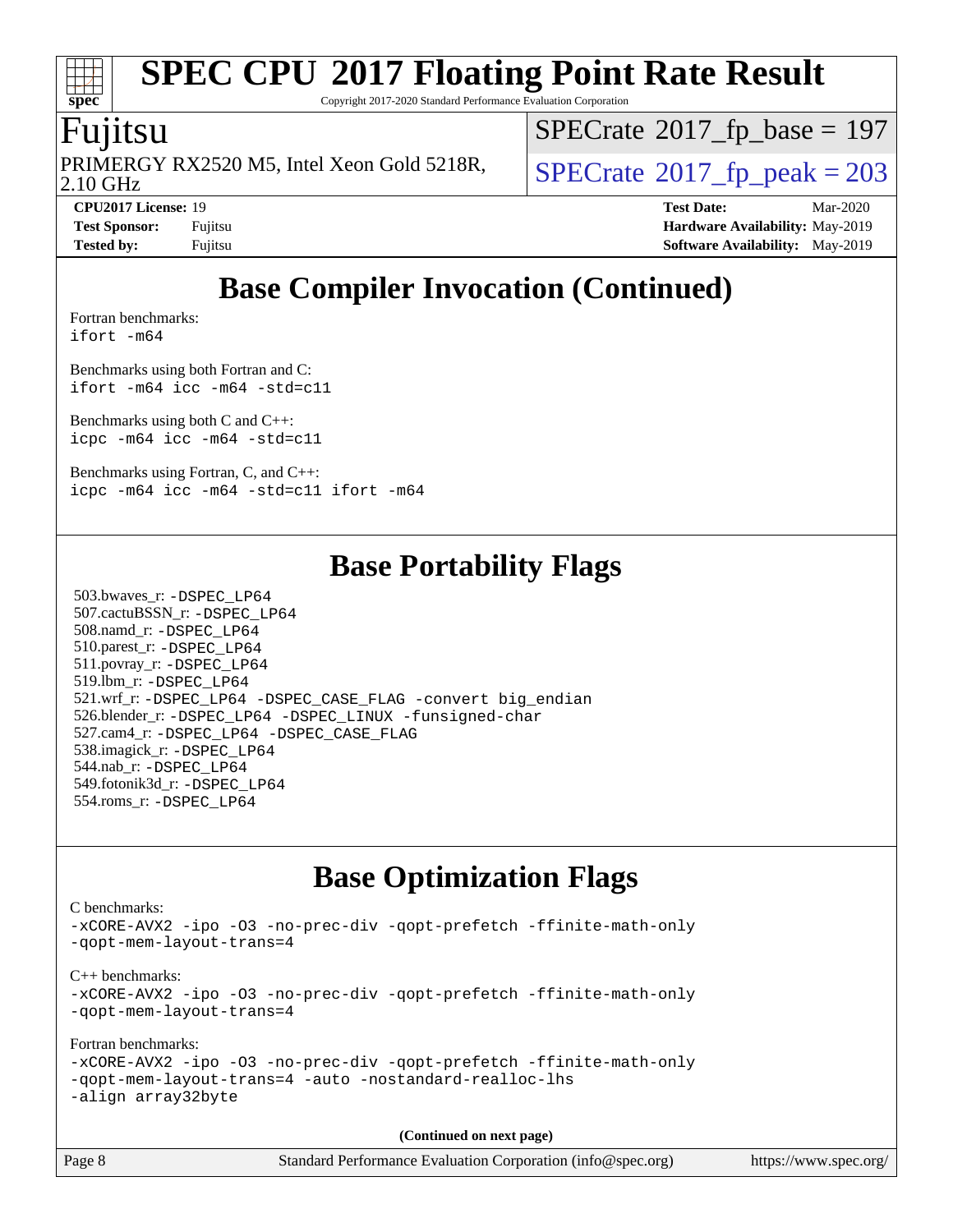Copyright 2017-2020 Standard Performance Evaluation Corporation

### Fujitsu

**[spec](http://www.spec.org/)**

2.10 GHz PRIMERGY RX2520 M5, Intel Xeon Gold 5218R,  $\big|$  [SPECrate](http://www.spec.org/auto/cpu2017/Docs/result-fields.html#SPECrate2017fppeak)®[2017\\_fp\\_peak = 2](http://www.spec.org/auto/cpu2017/Docs/result-fields.html#SPECrate2017fppeak)03

 $SPECrate$ <sup>®</sup>[2017\\_fp\\_base =](http://www.spec.org/auto/cpu2017/Docs/result-fields.html#SPECrate2017fpbase) 197

**[Tested by:](http://www.spec.org/auto/cpu2017/Docs/result-fields.html#Testedby)** Fujitsu **Fujitsu <b>[Software Availability:](http://www.spec.org/auto/cpu2017/Docs/result-fields.html#SoftwareAvailability)** May-2019

**[CPU2017 License:](http://www.spec.org/auto/cpu2017/Docs/result-fields.html#CPU2017License)** 19 **[Test Date:](http://www.spec.org/auto/cpu2017/Docs/result-fields.html#TestDate)** Mar-2020 **[Test Sponsor:](http://www.spec.org/auto/cpu2017/Docs/result-fields.html#TestSponsor)** Fujitsu **[Hardware Availability:](http://www.spec.org/auto/cpu2017/Docs/result-fields.html#HardwareAvailability)** May-2019

# **[Base Optimization Flags \(Continued\)](http://www.spec.org/auto/cpu2017/Docs/result-fields.html#BaseOptimizationFlags)**

[Benchmarks using both Fortran and C](http://www.spec.org/auto/cpu2017/Docs/result-fields.html#BenchmarksusingbothFortranandC):

[-xCORE-AVX2](http://www.spec.org/cpu2017/results/res2020q2/cpu2017-20200331-21873.flags.html#user_CC_FCbase_f-xCORE-AVX2) [-ipo](http://www.spec.org/cpu2017/results/res2020q2/cpu2017-20200331-21873.flags.html#user_CC_FCbase_f-ipo) [-O3](http://www.spec.org/cpu2017/results/res2020q2/cpu2017-20200331-21873.flags.html#user_CC_FCbase_f-O3) [-no-prec-div](http://www.spec.org/cpu2017/results/res2020q2/cpu2017-20200331-21873.flags.html#user_CC_FCbase_f-no-prec-div) [-qopt-prefetch](http://www.spec.org/cpu2017/results/res2020q2/cpu2017-20200331-21873.flags.html#user_CC_FCbase_f-qopt-prefetch) [-ffinite-math-only](http://www.spec.org/cpu2017/results/res2020q2/cpu2017-20200331-21873.flags.html#user_CC_FCbase_f_finite_math_only_cb91587bd2077682c4b38af759c288ed7c732db004271a9512da14a4f8007909a5f1427ecbf1a0fb78ff2a814402c6114ac565ca162485bbcae155b5e4258871) [-qopt-mem-layout-trans=4](http://www.spec.org/cpu2017/results/res2020q2/cpu2017-20200331-21873.flags.html#user_CC_FCbase_f-qopt-mem-layout-trans_fa39e755916c150a61361b7846f310bcdf6f04e385ef281cadf3647acec3f0ae266d1a1d22d972a7087a248fd4e6ca390a3634700869573d231a252c784941a8) [-auto](http://www.spec.org/cpu2017/results/res2020q2/cpu2017-20200331-21873.flags.html#user_CC_FCbase_f-auto) [-nostandard-realloc-lhs](http://www.spec.org/cpu2017/results/res2020q2/cpu2017-20200331-21873.flags.html#user_CC_FCbase_f_2003_std_realloc_82b4557e90729c0f113870c07e44d33d6f5a304b4f63d4c15d2d0f1fab99f5daaed73bdb9275d9ae411527f28b936061aa8b9c8f2d63842963b95c9dd6426b8a) [-align array32byte](http://www.spec.org/cpu2017/results/res2020q2/cpu2017-20200331-21873.flags.html#user_CC_FCbase_align_array32byte_b982fe038af199962ba9a80c053b8342c548c85b40b8e86eb3cc33dee0d7986a4af373ac2d51c3f7cf710a18d62fdce2948f201cd044323541f22fc0fffc51b6)

[Benchmarks using both C and C++](http://www.spec.org/auto/cpu2017/Docs/result-fields.html#BenchmarksusingbothCandCXX): [-xCORE-AVX2](http://www.spec.org/cpu2017/results/res2020q2/cpu2017-20200331-21873.flags.html#user_CC_CXXbase_f-xCORE-AVX2) [-ipo](http://www.spec.org/cpu2017/results/res2020q2/cpu2017-20200331-21873.flags.html#user_CC_CXXbase_f-ipo) [-O3](http://www.spec.org/cpu2017/results/res2020q2/cpu2017-20200331-21873.flags.html#user_CC_CXXbase_f-O3) [-no-prec-div](http://www.spec.org/cpu2017/results/res2020q2/cpu2017-20200331-21873.flags.html#user_CC_CXXbase_f-no-prec-div) [-qopt-prefetch](http://www.spec.org/cpu2017/results/res2020q2/cpu2017-20200331-21873.flags.html#user_CC_CXXbase_f-qopt-prefetch) [-ffinite-math-only](http://www.spec.org/cpu2017/results/res2020q2/cpu2017-20200331-21873.flags.html#user_CC_CXXbase_f_finite_math_only_cb91587bd2077682c4b38af759c288ed7c732db004271a9512da14a4f8007909a5f1427ecbf1a0fb78ff2a814402c6114ac565ca162485bbcae155b5e4258871) [-qopt-mem-layout-trans=4](http://www.spec.org/cpu2017/results/res2020q2/cpu2017-20200331-21873.flags.html#user_CC_CXXbase_f-qopt-mem-layout-trans_fa39e755916c150a61361b7846f310bcdf6f04e385ef281cadf3647acec3f0ae266d1a1d22d972a7087a248fd4e6ca390a3634700869573d231a252c784941a8)

[Benchmarks using Fortran, C, and C++:](http://www.spec.org/auto/cpu2017/Docs/result-fields.html#BenchmarksusingFortranCandCXX) [-xCORE-AVX2](http://www.spec.org/cpu2017/results/res2020q2/cpu2017-20200331-21873.flags.html#user_CC_CXX_FCbase_f-xCORE-AVX2) [-ipo](http://www.spec.org/cpu2017/results/res2020q2/cpu2017-20200331-21873.flags.html#user_CC_CXX_FCbase_f-ipo) [-O3](http://www.spec.org/cpu2017/results/res2020q2/cpu2017-20200331-21873.flags.html#user_CC_CXX_FCbase_f-O3) [-no-prec-div](http://www.spec.org/cpu2017/results/res2020q2/cpu2017-20200331-21873.flags.html#user_CC_CXX_FCbase_f-no-prec-div) [-qopt-prefetch](http://www.spec.org/cpu2017/results/res2020q2/cpu2017-20200331-21873.flags.html#user_CC_CXX_FCbase_f-qopt-prefetch) [-ffinite-math-only](http://www.spec.org/cpu2017/results/res2020q2/cpu2017-20200331-21873.flags.html#user_CC_CXX_FCbase_f_finite_math_only_cb91587bd2077682c4b38af759c288ed7c732db004271a9512da14a4f8007909a5f1427ecbf1a0fb78ff2a814402c6114ac565ca162485bbcae155b5e4258871) [-qopt-mem-layout-trans=4](http://www.spec.org/cpu2017/results/res2020q2/cpu2017-20200331-21873.flags.html#user_CC_CXX_FCbase_f-qopt-mem-layout-trans_fa39e755916c150a61361b7846f310bcdf6f04e385ef281cadf3647acec3f0ae266d1a1d22d972a7087a248fd4e6ca390a3634700869573d231a252c784941a8) [-auto](http://www.spec.org/cpu2017/results/res2020q2/cpu2017-20200331-21873.flags.html#user_CC_CXX_FCbase_f-auto) [-nostandard-realloc-lhs](http://www.spec.org/cpu2017/results/res2020q2/cpu2017-20200331-21873.flags.html#user_CC_CXX_FCbase_f_2003_std_realloc_82b4557e90729c0f113870c07e44d33d6f5a304b4f63d4c15d2d0f1fab99f5daaed73bdb9275d9ae411527f28b936061aa8b9c8f2d63842963b95c9dd6426b8a) [-align array32byte](http://www.spec.org/cpu2017/results/res2020q2/cpu2017-20200331-21873.flags.html#user_CC_CXX_FCbase_align_array32byte_b982fe038af199962ba9a80c053b8342c548c85b40b8e86eb3cc33dee0d7986a4af373ac2d51c3f7cf710a18d62fdce2948f201cd044323541f22fc0fffc51b6)

## **[Peak Compiler Invocation](http://www.spec.org/auto/cpu2017/Docs/result-fields.html#PeakCompilerInvocation)**

[C benchmarks](http://www.spec.org/auto/cpu2017/Docs/result-fields.html#Cbenchmarks): [icc -m64 -std=c11](http://www.spec.org/cpu2017/results/res2020q2/cpu2017-20200331-21873.flags.html#user_CCpeak_intel_icc_64bit_c11_33ee0cdaae7deeeab2a9725423ba97205ce30f63b9926c2519791662299b76a0318f32ddfffdc46587804de3178b4f9328c46fa7c2b0cd779d7a61945c91cd35)

[C++ benchmarks:](http://www.spec.org/auto/cpu2017/Docs/result-fields.html#CXXbenchmarks) [icpc -m64](http://www.spec.org/cpu2017/results/res2020q2/cpu2017-20200331-21873.flags.html#user_CXXpeak_intel_icpc_64bit_4ecb2543ae3f1412ef961e0650ca070fec7b7afdcd6ed48761b84423119d1bf6bdf5cad15b44d48e7256388bc77273b966e5eb805aefd121eb22e9299b2ec9d9)

[Fortran benchmarks](http://www.spec.org/auto/cpu2017/Docs/result-fields.html#Fortranbenchmarks): [ifort -m64](http://www.spec.org/cpu2017/results/res2020q2/cpu2017-20200331-21873.flags.html#user_FCpeak_intel_ifort_64bit_24f2bb282fbaeffd6157abe4f878425411749daecae9a33200eee2bee2fe76f3b89351d69a8130dd5949958ce389cf37ff59a95e7a40d588e8d3a57e0c3fd751)

[Benchmarks using both Fortran and C](http://www.spec.org/auto/cpu2017/Docs/result-fields.html#BenchmarksusingbothFortranandC): [ifort -m64](http://www.spec.org/cpu2017/results/res2020q2/cpu2017-20200331-21873.flags.html#user_CC_FCpeak_intel_ifort_64bit_24f2bb282fbaeffd6157abe4f878425411749daecae9a33200eee2bee2fe76f3b89351d69a8130dd5949958ce389cf37ff59a95e7a40d588e8d3a57e0c3fd751) [icc -m64 -std=c11](http://www.spec.org/cpu2017/results/res2020q2/cpu2017-20200331-21873.flags.html#user_CC_FCpeak_intel_icc_64bit_c11_33ee0cdaae7deeeab2a9725423ba97205ce30f63b9926c2519791662299b76a0318f32ddfffdc46587804de3178b4f9328c46fa7c2b0cd779d7a61945c91cd35)

[Benchmarks using both C and C++](http://www.spec.org/auto/cpu2017/Docs/result-fields.html#BenchmarksusingbothCandCXX): [icpc -m64](http://www.spec.org/cpu2017/results/res2020q2/cpu2017-20200331-21873.flags.html#user_CC_CXXpeak_intel_icpc_64bit_4ecb2543ae3f1412ef961e0650ca070fec7b7afdcd6ed48761b84423119d1bf6bdf5cad15b44d48e7256388bc77273b966e5eb805aefd121eb22e9299b2ec9d9) [icc -m64 -std=c11](http://www.spec.org/cpu2017/results/res2020q2/cpu2017-20200331-21873.flags.html#user_CC_CXXpeak_intel_icc_64bit_c11_33ee0cdaae7deeeab2a9725423ba97205ce30f63b9926c2519791662299b76a0318f32ddfffdc46587804de3178b4f9328c46fa7c2b0cd779d7a61945c91cd35)

[Benchmarks using Fortran, C, and C++:](http://www.spec.org/auto/cpu2017/Docs/result-fields.html#BenchmarksusingFortranCandCXX) [icpc -m64](http://www.spec.org/cpu2017/results/res2020q2/cpu2017-20200331-21873.flags.html#user_CC_CXX_FCpeak_intel_icpc_64bit_4ecb2543ae3f1412ef961e0650ca070fec7b7afdcd6ed48761b84423119d1bf6bdf5cad15b44d48e7256388bc77273b966e5eb805aefd121eb22e9299b2ec9d9) [icc -m64 -std=c11](http://www.spec.org/cpu2017/results/res2020q2/cpu2017-20200331-21873.flags.html#user_CC_CXX_FCpeak_intel_icc_64bit_c11_33ee0cdaae7deeeab2a9725423ba97205ce30f63b9926c2519791662299b76a0318f32ddfffdc46587804de3178b4f9328c46fa7c2b0cd779d7a61945c91cd35) [ifort -m64](http://www.spec.org/cpu2017/results/res2020q2/cpu2017-20200331-21873.flags.html#user_CC_CXX_FCpeak_intel_ifort_64bit_24f2bb282fbaeffd6157abe4f878425411749daecae9a33200eee2bee2fe76f3b89351d69a8130dd5949958ce389cf37ff59a95e7a40d588e8d3a57e0c3fd751)

## **[Peak Portability Flags](http://www.spec.org/auto/cpu2017/Docs/result-fields.html#PeakPortabilityFlags)**

Same as Base Portability Flags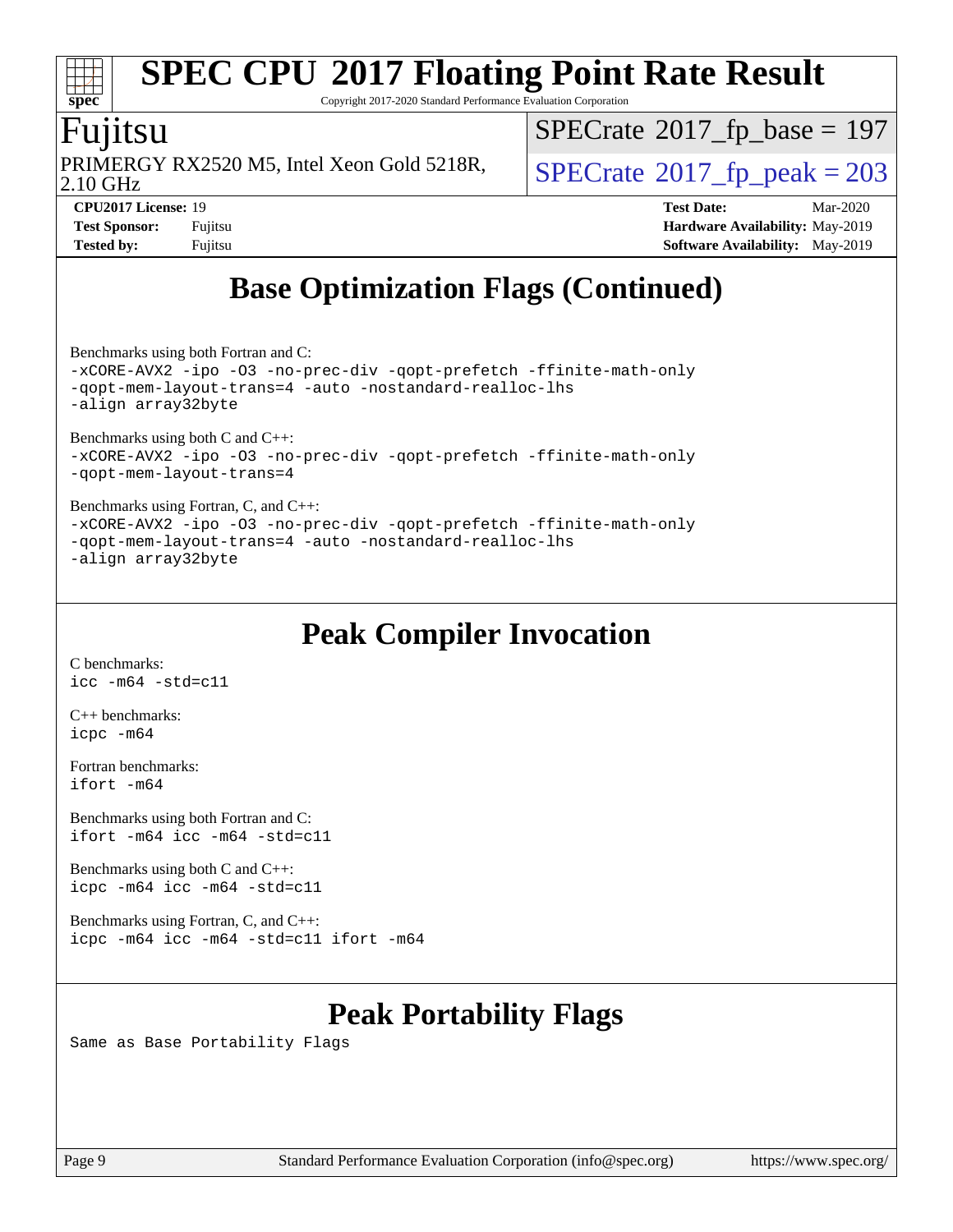Copyright 2017-2020 Standard Performance Evaluation Corporation

### Fujitsu

**[spec](http://www.spec.org/)**

 $+\ +$ 

2.10 GHz PRIMERGY RX2520 M5, Intel Xeon Gold 5218R,  $\big|$  [SPECrate](http://www.spec.org/auto/cpu2017/Docs/result-fields.html#SPECrate2017fppeak)®[2017\\_fp\\_peak = 2](http://www.spec.org/auto/cpu2017/Docs/result-fields.html#SPECrate2017fppeak)03

 $SPECTate$ <sup>®</sup>[2017\\_fp\\_base =](http://www.spec.org/auto/cpu2017/Docs/result-fields.html#SPECrate2017fpbase) 197

**[CPU2017 License:](http://www.spec.org/auto/cpu2017/Docs/result-fields.html#CPU2017License)** 19 **[Test Date:](http://www.spec.org/auto/cpu2017/Docs/result-fields.html#TestDate)** Mar-2020 **[Test Sponsor:](http://www.spec.org/auto/cpu2017/Docs/result-fields.html#TestSponsor)** Fujitsu **[Hardware Availability:](http://www.spec.org/auto/cpu2017/Docs/result-fields.html#HardwareAvailability)** May-2019 **[Tested by:](http://www.spec.org/auto/cpu2017/Docs/result-fields.html#Testedby)** Fujitsu **Fugital [Software Availability:](http://www.spec.org/auto/cpu2017/Docs/result-fields.html#SoftwareAvailability)** May-2019

# **[Peak Optimization Flags](http://www.spec.org/auto/cpu2017/Docs/result-fields.html#PeakOptimizationFlags)**

```
C benchmarks: 
 519.lbm_r: -prof-gen(pass 1) -prof-use(pass 2) -ipo -xCORE-AVX2 -O3
-no-prec-div -qopt-prefetch -ffinite-math-only
-qopt-mem-layout-trans=4
 538.imagick_r: -xCORE-AVX2 -ipo -O3 -no-prec-div -qopt-prefetch
-ffinite-math-only -qopt-mem-layout-trans=4
 544.nab_r: Same as 538.imagick_r
C++ benchmarks: 
 508.namd_r: -prof-gen(pass 1) -prof-use(pass 2) -ipo -xCORE-AVX2 -O3
-no-prec-div -qopt-prefetch -ffinite-math-only
-qopt-mem-layout-trans=4
 510.parest_r: basepeak = yes
Fortran benchmarks: 
503.bwaves r: basepeak = yes
549.fotonik3d_r: basepeak = yes
 554.roms_r: -prof-gen(pass 1) -prof-use(pass 2) -ipo -xCORE-AVX2 -O3
-no-prec-div -qopt-prefetch -ffinite-math-only
-qopt-mem-layout-trans=4 -auto -nostandard-realloc-lhs
-align array32byte
Benchmarks using both Fortran and C: 
-prof-use-ipo-xCORE-AVX2-O3-no-prec-div -qopt-prefetch -ffinite-math-only
-qopt-mem-layout-trans=4 -auto -nostandard-realloc-lhs
-align array32byte
Benchmarks using both C and C++: 
 511.povray_r: -prof-gen(pass 1) -prof-use(pass 2) -ipo -xCORE-AVX2 -O3
-no-prec-div -qopt-prefetch -ffinite-math-only
-qopt-mem-layout-trans=4
 526.blender_r: -xCORE-AVX2 -ipo -O3 -no-prec-div -qopt-prefetch
-ffinite-math-only -qopt-mem-layout-trans=4
                                       (Continued on next page)
```